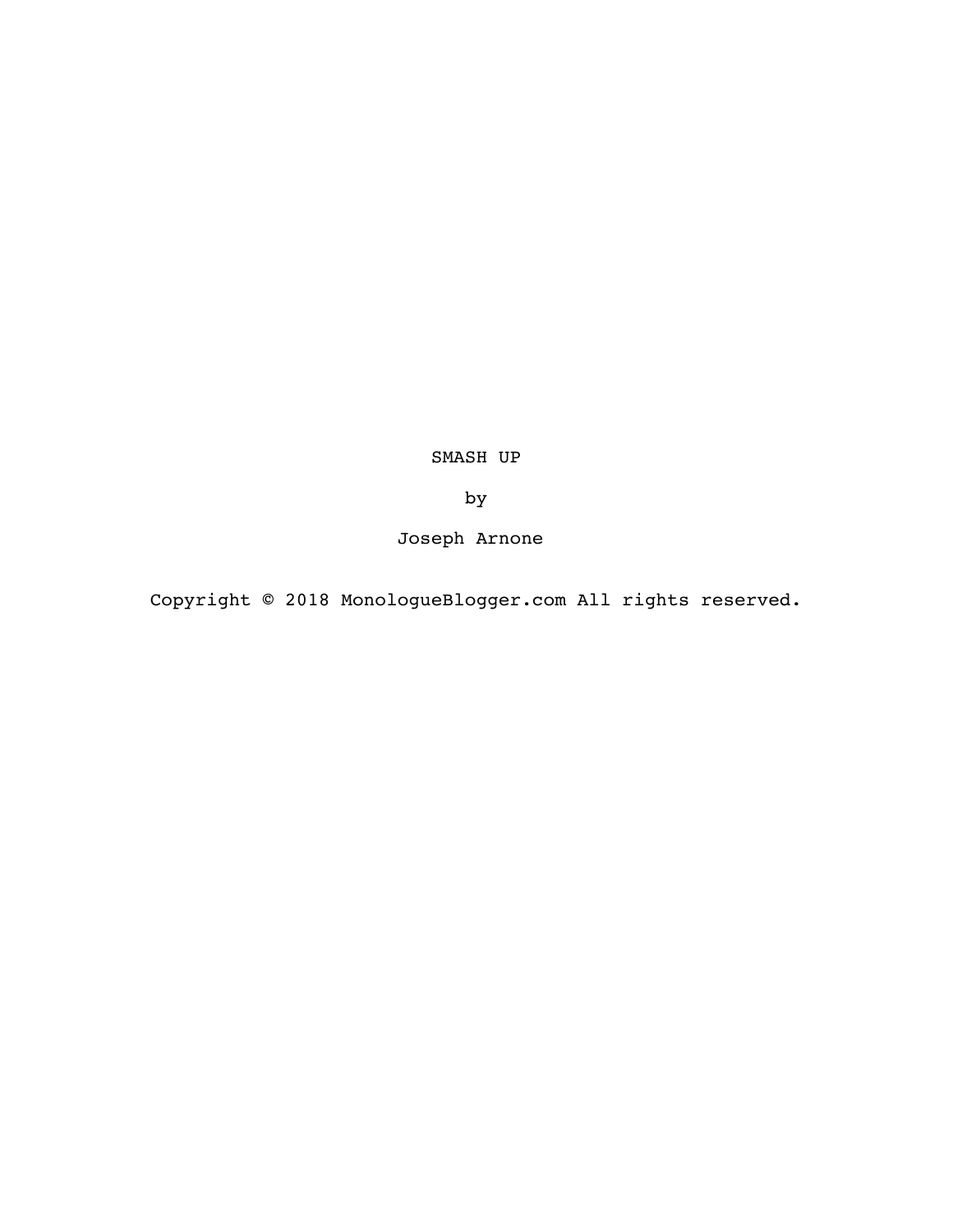INT. MAZDA'S HOUSE - LIVING ROOM - RAINY DAY - 4PM ISH

MAZDA sits behind a desk in a corner. CHITO has the run of the living room as he postures.

> MAZDA What is it with you?

CHITO Fine, sweet lips.

MAZDA You're coming up short.

CHITO It's hard out there.

## MAZDA

It's harder in here. You know who I have to deal with... (Mazda eyes him) If you don't start coming around a bit more often and with more meat on the bone, it's gonna come down hard on both of us. Got it?

CHITO I know the rules.

MAZDA

I wonder.

CHITO Trying to live simply.

MAZDA Ain't nothing simple sunshine.

CHITO

I'm serious. I know I can't fly straight but I'm trying to at least get from point a to point b. Nothing I do seems to be working out.

MAZDA

Look, if you make your due on time and make it to the end, you are free to go. No one will care what you do from there.

CHITO Can't you talk to him?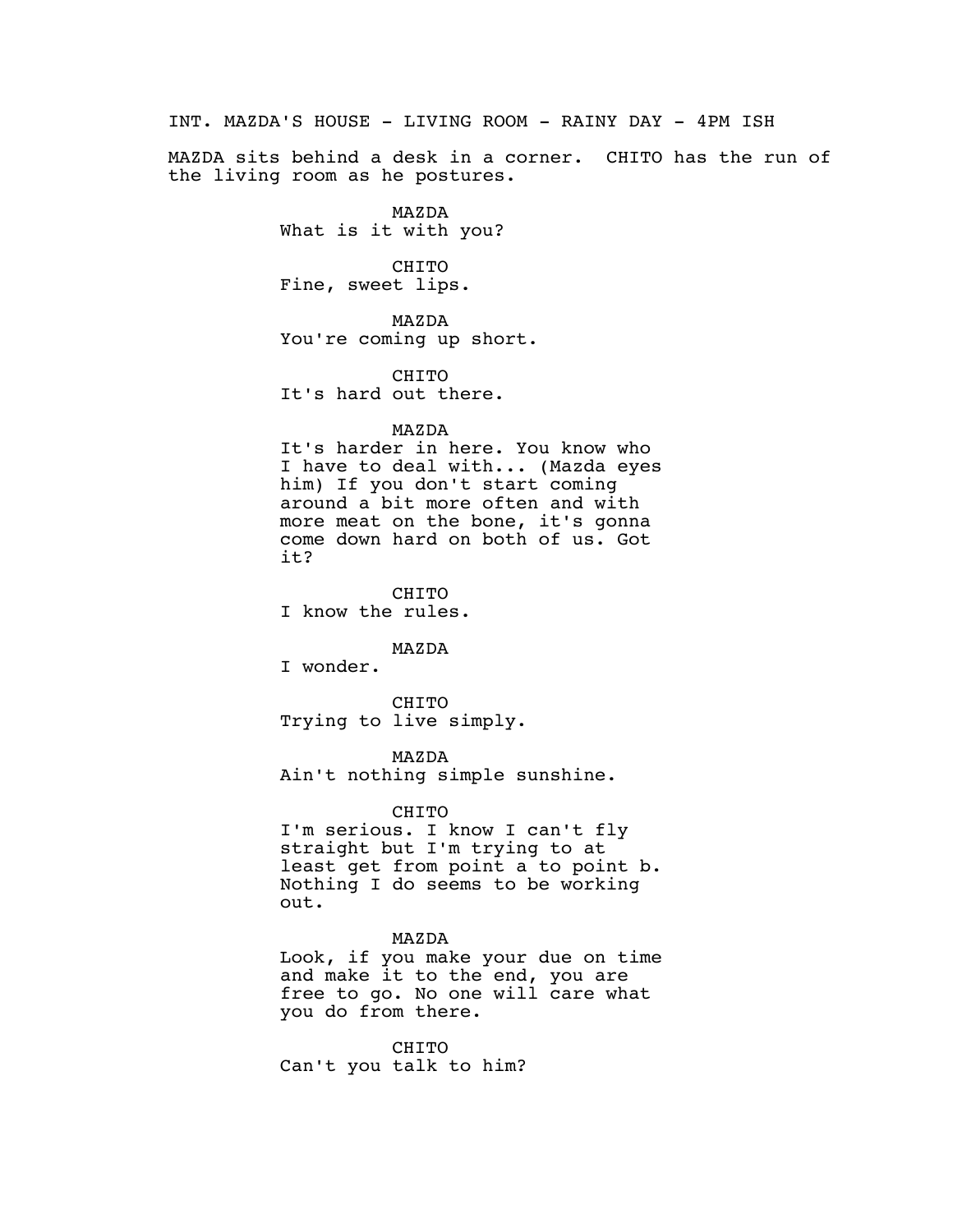MAZDA And say what?

CHITO Talk to him...

Chito and Mazda share an eye stare.

MAZDA

A deal's a deal, you know that.

CHITO

I don't think I can get through.

MAZDA You best not be thinking what I think you're thinking cause if you're thinking that than you best stop thinking it.

CHITO I can think whatever I want. Ain't no harm in that.

MAZDA No harm till you get yourself smashed up.

CHITO I'm already smashed up. My whole damn life is one great smash up.

MAZDA You know I hate you but I like ya. The only reason you're still here.

CHITO Well, I appreciate it. Don't think I don't.

MAZDA Then when you come here, come prepared.

CHITO But if I don't bring something on a regular basis I'm screwed. I rather bring something than nothing. Hell, you even told me that.

MAZDA That's if you're jammed up. Tired of making up excuses for you. (MORE)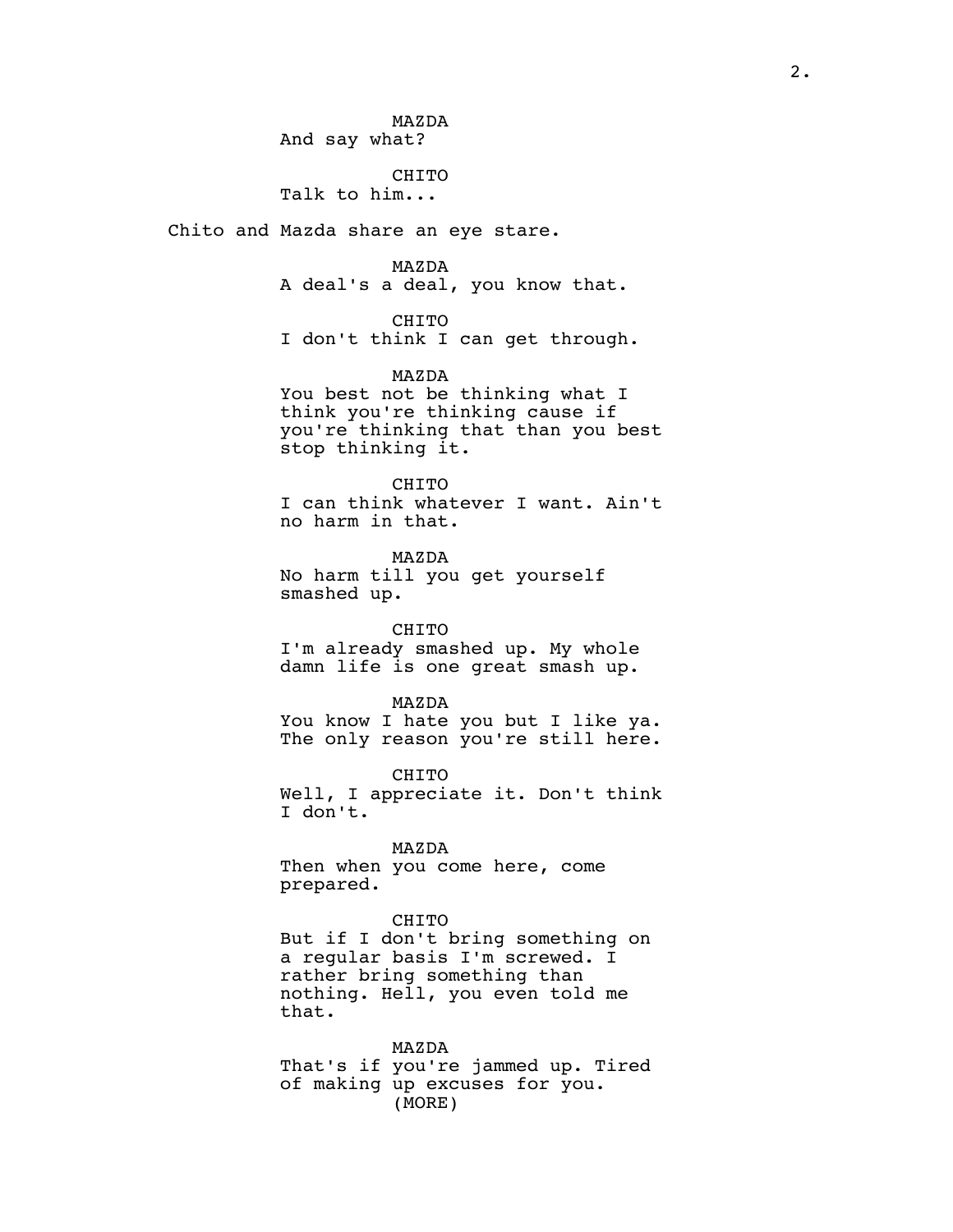MAZDA (CONT'D) I can't keep covering you. You will go long before me, just know that.

## CHITO

I know for chrissakes. I don't need more threats. I have enough of them already.

#### MAZDA

I don't give a care what else you got running around loose in your life, if you still want to be here you best do right.

CHITO

I don't want to be here, that's my issue.

MAZDA

Lay claim to it elsewhere, I ain't your therapist. What's wrong with you men lately? All going around feeling sorry for yourselves. Ain't one day where I don't catch one of you moping around tearing up in a corner like a lonesome harry. When I was growing up my Daddy was tough as nails. He'd give anyone a whippin' drop of a hat and not think twice about it. Men today are all hesitation. You're all hesitating and walking on your tippy toes. Society needs more lions, fierce angry predators. We're living in soft times where talk is talk and action never comes of it.

#### CHITO

I sure as hell ain't never shed no tear in front of you that's for sure.

## MAZDA

But you're always complaining and lethargic like an old couch, just bbrrrrrrruuuhhhhh each time I see you.

Chito starts clapping his hands together and then looks at his palms.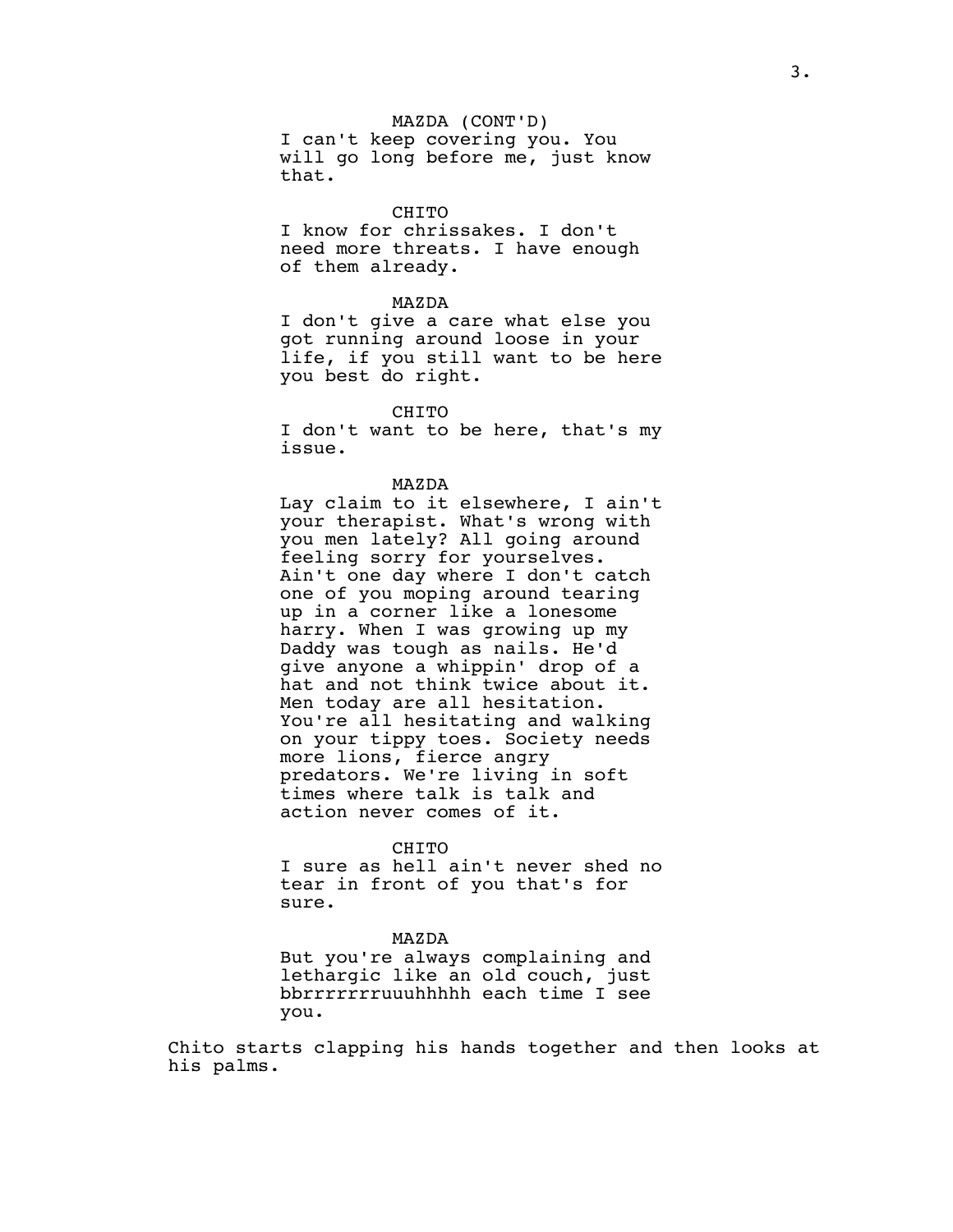## CHITO

Still gettin' flies in this place.

#### MAZDA

I like when I hear them buzzing. Breaks up my day and doesn't make me feel as alone.

#### CHITO

I have things lined up. I'm not out there moaning all day feeling sorry for myself like you imagine.

MAZDA

Not just you, most all fellas who come up here.

#### CHITO

Yeah, well, I ain't one of them saps a shit you talking about. I have plans. A few plans. I have a few different things all going on at once cause I'm a diversifier.

MAZDA

A who?

CHITO I'm somebody who multitasks.

MAZDA Chito you can barely talk let alone walk.

## CHITO

Well you ain't know school teacher.

# MAZDA

I'm in the school of life sonny, that's all the schooling I need.

## CHITO

Make sure you take me out of the wolf pack. I'm a lone wolf. Make my own way. Once a few of my MANeuvers (says the word man to be sarcastic) works out, I'll be walking high and way gone.

MAZDA Where you going to?

CHITO In a land far far away...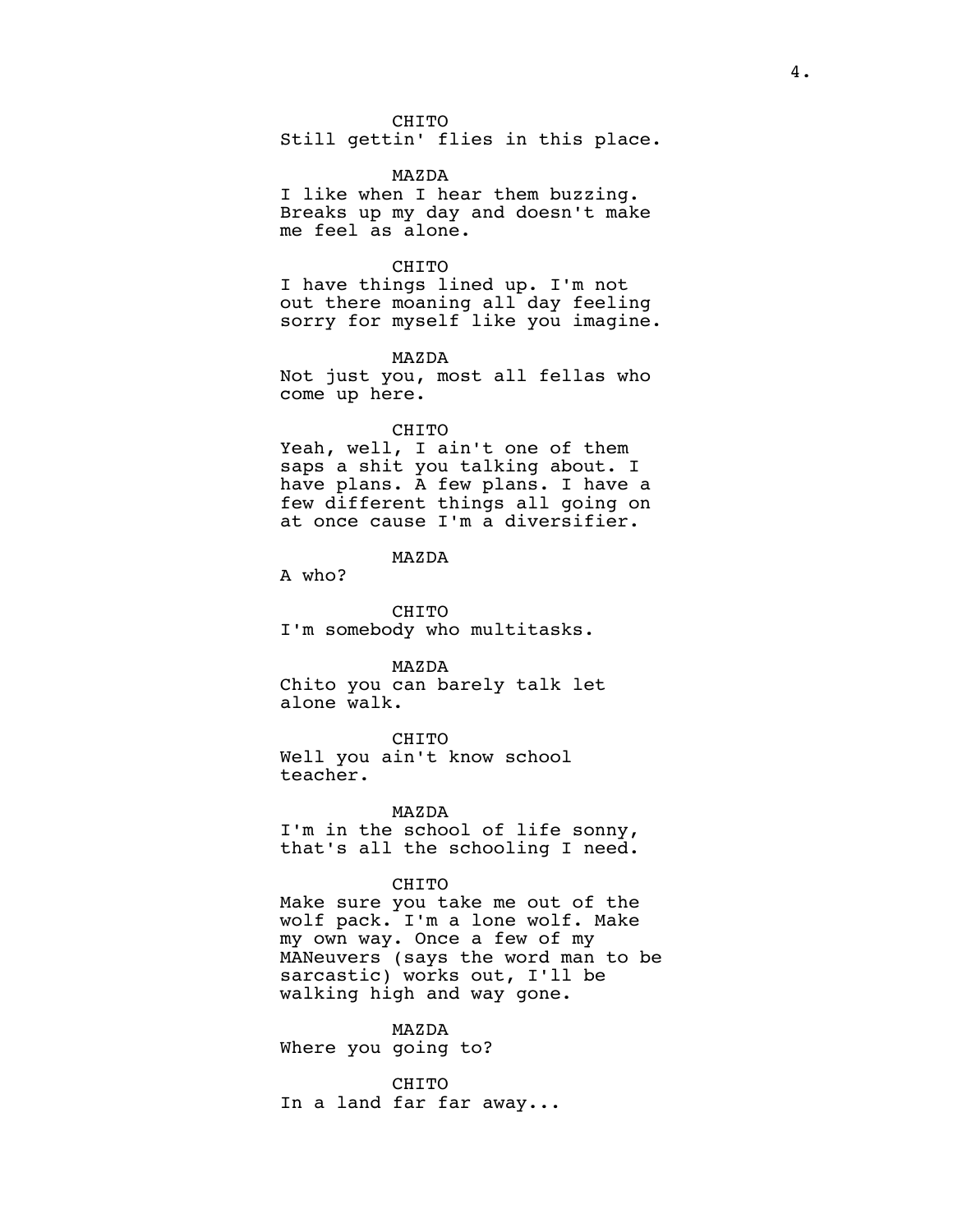MAZDA Good luck. CHITO You'll see. MAZDA I'm sure I will. CHITO Don't mock me! MAZDA I ain't mocking you, darling. CHITO I want you to believe me. MAZDA I do. CHITO I don't know if I believe you. MAZDA Who cares what I think? CHITO I don't like anybody not believing something when I say it. If I say I'm a do something, then I'm a do something. A life of bad luck and poor timing...always looking for one leg up and then I be alright. Just one inch man. That's all a brother ever needs...one single inch. MAZDA Hey, can I ask you something stupid? CHITO Why, certainly. MAZDA What in the world ever happen to that gum business you had? Didn't you have some sort of gum ball business?

Pause.

CHITO It was a gum ball machine.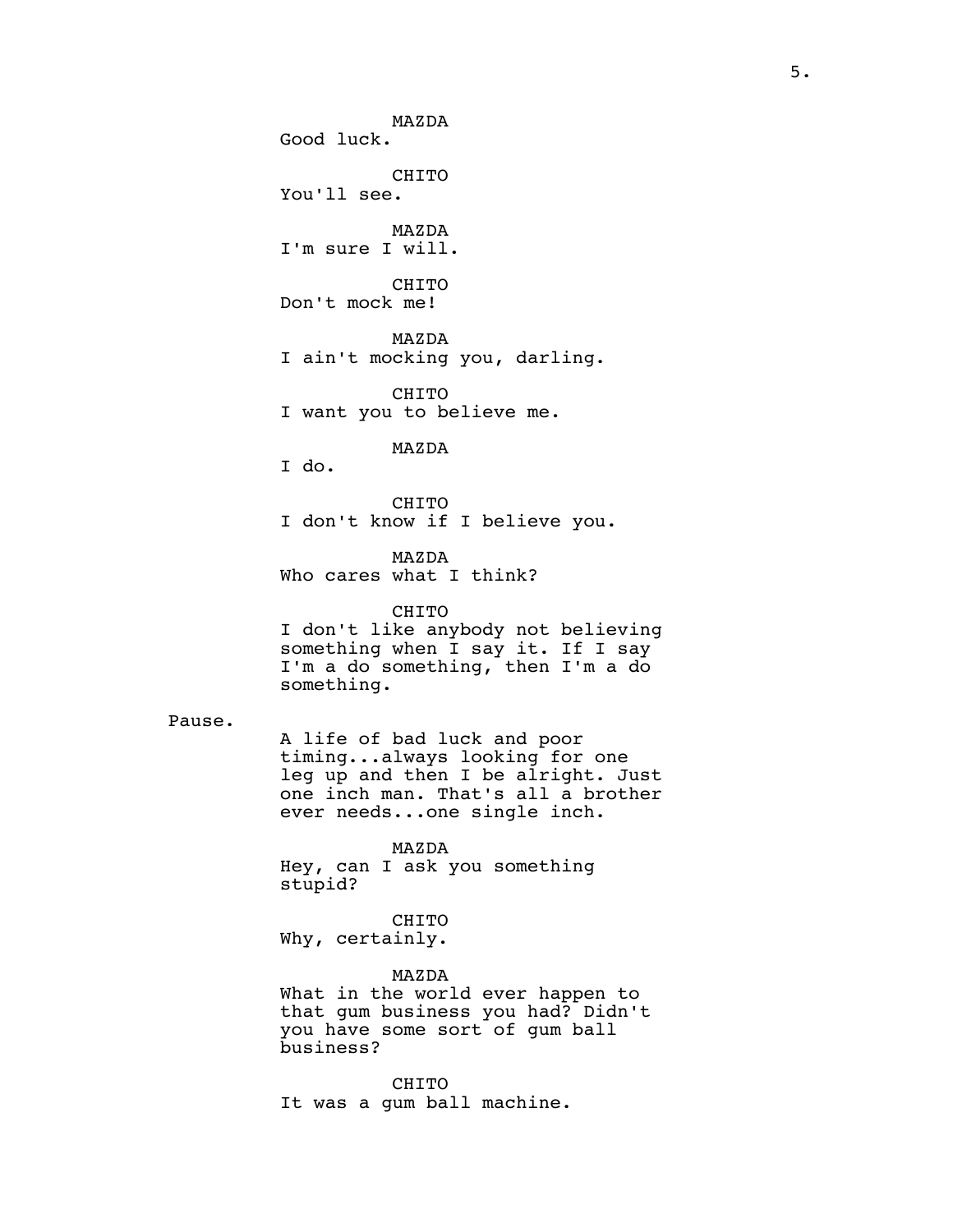What's that?

## CHITO

MAZDA

You know when you put change in the machine and out comes a gum ball that you can chew.

MAZDA

Where'd that go?

## CHITO

No where. A local boy got caught up with it. He lived down near Bennie's Deli and would buy up loads of gum balls cause he was into some sort of sculpture making thing, I don't know, he was on the news---

#### MAZDA

Oh! Robbie! I remember that boy.

## **CHITO**

Yeah, he was using my gum balls to make gum sculptures he called it.

MAZDA

Oh my, oh my!

### CHITO

Yeah. That was the boy who died. They found him dead...choked out on my gum...things closed down after that.

#### MAZDA

I ain't never put two and two together. I never would have asked...I heard you was in business is the only reason I asked but I didn't know.

#### CHITO

I had other businesses but none worth bragging about. Things was good for a minute there, especially after being on the news. I was being branded for free! But things ended abruptly soon after that.

#### MAZDA

You ain't never done nothing else since?